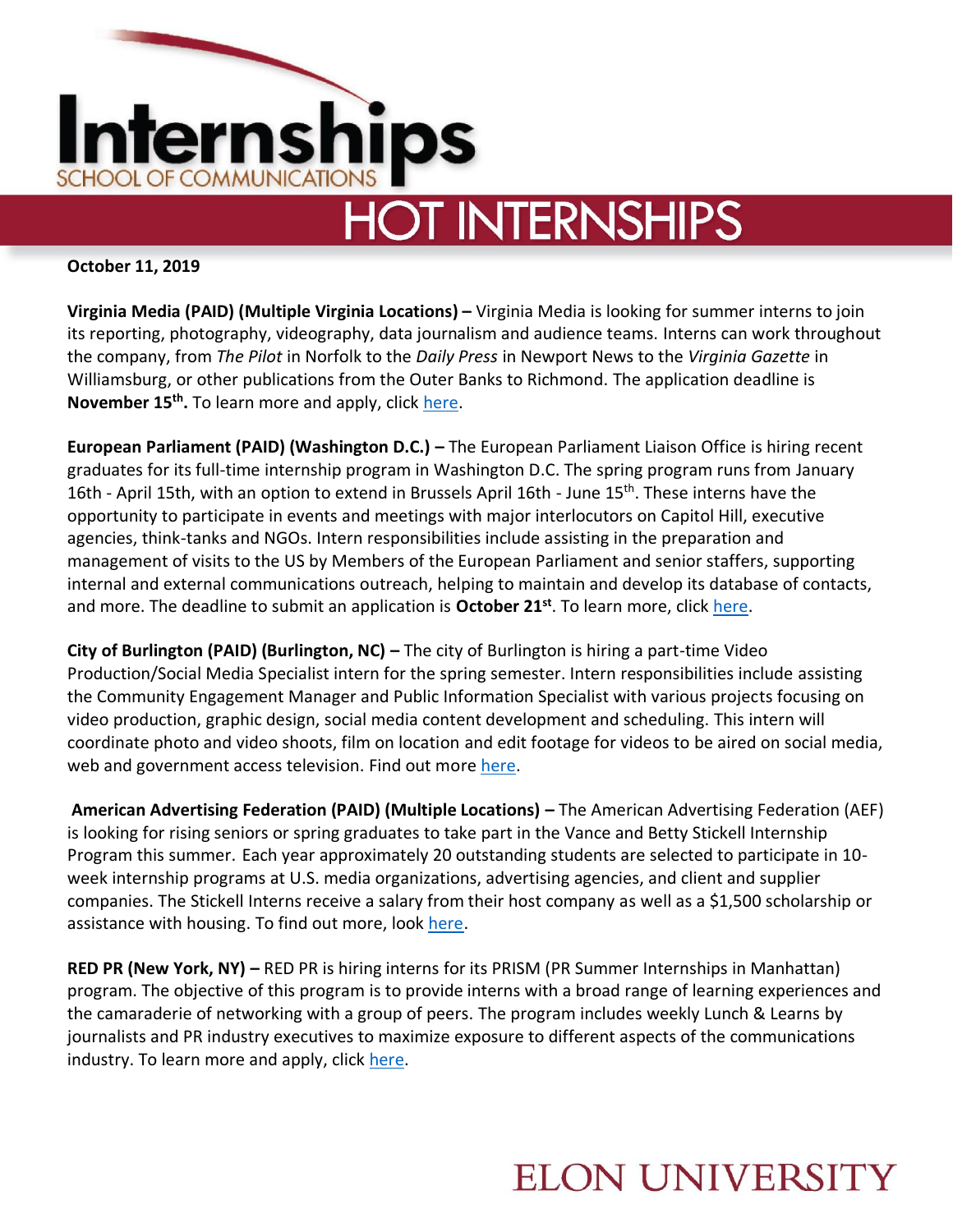

# **HOT INTERNSHIPS**

**The Recording Academy (Los Angeles, CA) –** The Recording Academy is looking for spring interns at the Grammy Museum. Interns will assist in the production of public programs including but not limited to green room set up, artist signings, generating social media content, managing the guest list and more. This intern will research musicians/ bands that are in town for potential programs, manage RSVP lists and confirmations, coordinate event portfolios, timelines and update internal artist databases. Apply by **November 25th .** To learn more, click [here.](https://www.glassdoor.com/job-listing/intern-public-programs-artist-relations-the-recording-academy-JV_IC1146821_KO0,39_KE40,61.htm?jl=3379141724&utm_campaign=google_jobs_apply&utm_source=google_jobs_apply&utm_medium=organic)

**Ventures (Chapel Hill, NC) –** Ventures is looking to hire a Graphic Design intern for the spring. This intern will collaborate with clients to determine the message the design should portray, create images that identify a product or convey a message, develop graphics for product illustrations, logos, and websites, and select colors, images, text style and layout. With careful attention to brand and graphic standards you will drive visual strategy and build strong creative assets reaching customers across multiple segments and business verticals. To apply, click [here.](https://us.jooble.org/desc/976306358166323056?extrlSrc=1&aplpopup=True&utm_source=linkedin&utm_medium=social&utm_campaign=US)

**Business Insider (New York, NY) –** Business Insider is looking for a Marketing Analytics Intern for this summer. This intern will measure the effectiveness of paid campaigns, visualize data, recommend actions from data, and build scaled systems to optimize creatives, target audiences and improve campaigns. This is a great opportunity to build valuable skills in a rapidly growing field, at an exciting, fast-paced company, while supporting Business Insider's journalistic mission. To learn more and apply, click [here.](https://hire.withgoogle.com/public/jobs/businessinsidercom/view/P_AAAAAAJAABuGCMicGwnkKo)

**Highwire Public Relations (Boston, MA) –** Highwire Public Relations is seeking a Public Relations intern to join its team this summer. Responsibilities include compiling media coverage into client facing clip reports, researching reporters, blogs and social media sites, drafting pitches and press materials and conducting customer interviews. With dedicated managers and mentors supporting your growth and an immediate contributing role on real client teams, Highwire interns get the coaching and experience that builds confidence and hones PR skills. This opportunity is for college graduates who are passionate about pursuing a career in PR. To learn more and apply, look [here.](https://www.glassdoor.com/job-listing/public-relations-intern-highwire-public-relations-JV_IC1154532_KO0,23_KE24,49.htm?jl=3350587099&utm_campaign=google_jobs_apply&utm_source=google_jobs_apply&utm_medium=organic)

**Special Olympics North Carolina (Morrisville, NC) –** The Special Olympics Sport Intern position offers parttime or full-time internship positions. Responsibilities include, but are not limited to, updating/creating documents supporting the sport program for the upcoming year, developing content for website, interviewing athletes for spotlight pieces on the website, and developing the in-house volunteer program. To learn more and apply, look [here.](https://topnorthcarolinacareers.com/jobs/sport-intern-morrisville-north-carolina/110191634-2/?utm_campaign=google_jobs_apply&utm_source=google_jobs_apply&utm_medium=organic)

#### **Additional News...**

**American Advertising Federation Ethics Course –** Enjoy snacks and discussion with Live Oak Communications as we consider a time where the topic of privacy in politics and social media is full of more questions than answers! Live Oak is hosting this free webinar course **Thursday October 10th at 6 p.m.** in the Live Oak office. This 90-minute certificate course provided by the American Advertising Federation's Institute for Advertising Ethics will provide insight into the importance of creating ethical advertising in a competitive business environment.

### **ELON UNIVERSITY**